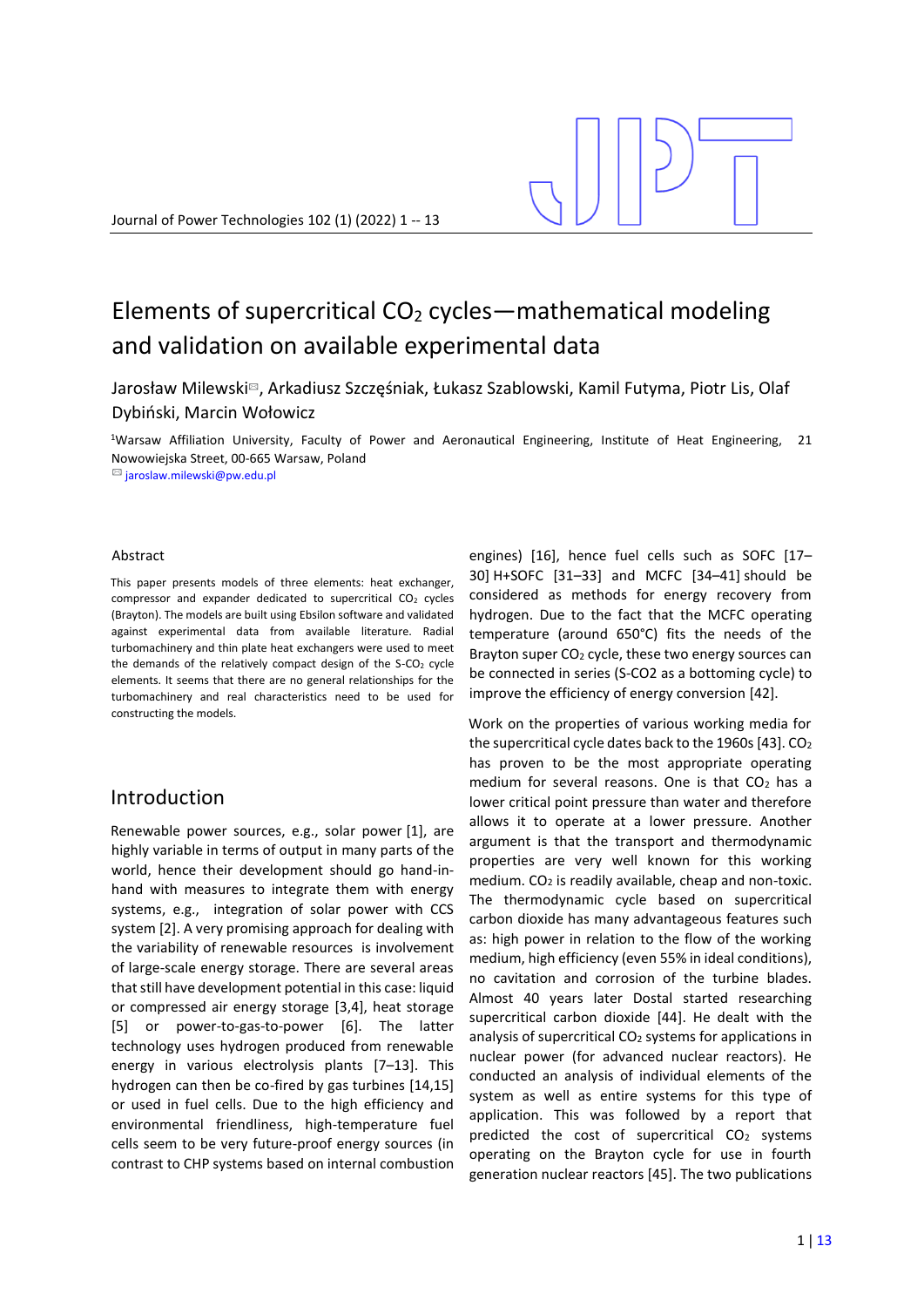

# Journal of Power Technologies 102 (1) (2022) 2 -- 13

above gave rise to a series of other studies on supercritical carbon dioxide systems.



<span id="page-1-0"></span>*Fig. 1 Various sCO<sup>2</sup> cycle layouts [42]*

Different S-CO<sub>2</sub> cycles have been compared by Bae et al. [\(Fig. 1\)](#page-1-0). As a result of this analysis, it was found that all cycles using super  $CO<sub>2</sub>$  in the Brayton cycle had better performance than the cycles using air as the working medium. The systems from [Fig. 1](#page-1-0) b, a and d contributed to the increase in the net efficiency of the entire hybrid system (MCFC - S-CO<sub>2</sub> system) by more than 10% in relation to the MCFC system without waste heat recovery [42]. The aim our paper is to develop models of the main elements of S-CO2 cycles as they are presented in [Fig. 1.](#page-1-0) The following elements can be found in each system:

- 1. Compressor
- 2. Expander (turbine)
- 3. Heat Exchanger
- 4. Pump (in Rankine cycles)

Due to the relatively small sizes of the supercritical cycles, the turbomachinery used is also relatively small and often based on radial constructions [\(Fig. 6](#page-4-0) an[d Fig.](#page-5-0)  [11\)](#page-5-0). The modeling of expanders and compressors is mainly based on energy balance equations, assuming constant efficiency; see [46]. More advanced studies like [47] take into consideration models which use mean-line flow analysis performance prediction for map of the off-design parameters. This approach involves four-dimensional parameter tables (rotational



For design purposes a detailed CFD can be used to model the CO<sup>2</sup> flow between turbomachinery blades, as shown in [48–50]; or more simply the similarity concept can be used [51]. Commercial software is available for estimating the main dimensions of the turbomachinery [52]. [53] shows a new method of modeling performance maps for stages of centrifugal compressor. Four dimensionless parameters were used to characterize the performance at design point. Using this new approach, the entire performance map is based on these four parameters using algebraic equations that do not require exact knowledge of the geometry of the device.

A 1-d model for the design and evaluation of carbon dioxide compressor parameters is shown in [54]. A centrifugal compressor operating at high rotational speeds and mounted on foil gas bearings was modeled. The model was validated against data of Sandia Laboratories of a 50 kW compressor total efficiency.

Heat exchangers in S-CO<sub>2</sub> cycles operate at relatively low temperatures and high pressures. Serrano et al. [55] a methodology is presented which consists in designing heat exchangers in appropriate sizes for use in the Brayton cycle for supercritical  $CO<sub>2</sub>$ . The working media on both sides of the heat exchanger (which cannot be too large) in such a cycle are characterized by a large pressure difference, therefore the use of PCHE (Printed Circuit Heat Exchangers) is suggested. Various empirical relationships between the Nusselt number and pressure drop were assessed there. The construction of a low-temperature regenerative heat exchanger and a pre-cooler were also tested using CFD methods due to the fact that they operate at near critical point of  $CO<sub>2</sub>$ . In [56] the forced convection in a semicircular, printed circuit heat exchanger was modeled and experimentally validated for supercritical carbon dioxide as working medium and similar work was presented by [57]. For heat transfer in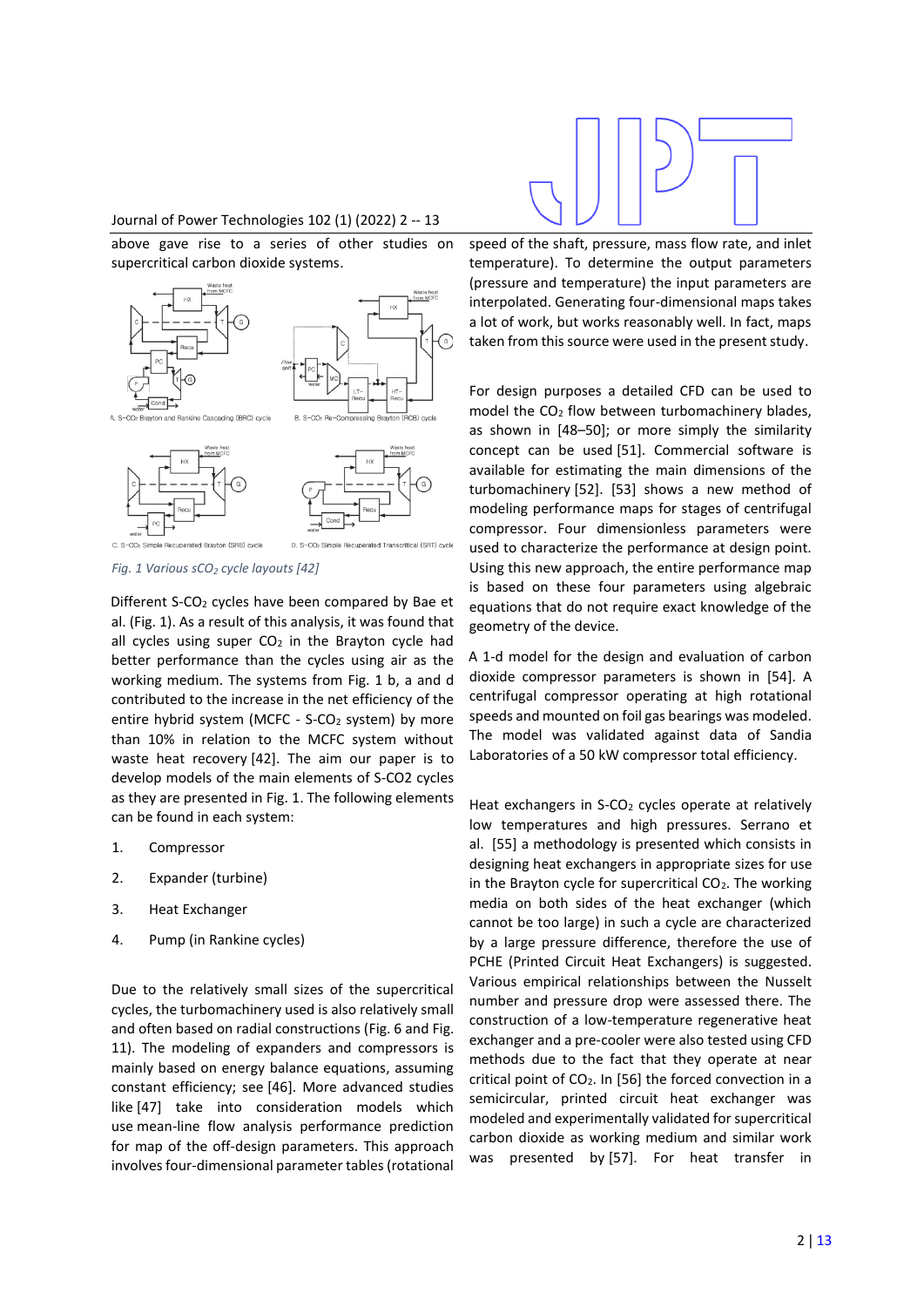#### Journal of Power Technologies 102 (1) (2022) 3 -- 13

supercritical CO<sup>2</sup> during forced convection, a physically improved semi-empirical correlation with significantly improved predictions was proposed in [58].

# Theory

#### **Heat exchanger**

The task of the heat exchanger is to transfer heat from the medium with a higher temperature to the medium with a lower temperature. In S-CO<sub>2</sub> cycles there are as many as three points in the cycle where a heat exchange process is employed (heat input, heat rejection and recuperation), hence heat exchangers play a critical role in cycle design.

Two types of losses dominate in the description of the heat exchanger model. The first one concerns the process of heat exchange between two fluids and is related to a specific temperature difference  $(AT)$ . which is caused by a limited heat transfer area. The magnitude of temperature difference losses is usually assessed by using a concept of effectiveness defined as:

$$
\epsilon_{R}=\frac{Q}{Q_{\max}}
$$

In this formula, in the numerator is the heat actually exchanged in the heat exchanger and in the denominator – the maximum theoretically exchangeable heat if the heat transfer area were infinite.

Besides the  $\Delta T$  losses, there are frictional pressure drops  $\Delta P$  in the exchanger channels. These losses depend on other parameters, namely the type of flow (laminar or turbulent) and the geometry of the channels. The total pressure drop is obtained by taking into account all the existing contributions:

$$
\Delta p = \Delta p_i + \Delta p_c + \Delta p_a + \Delta p_e
$$

where:

 $\Delta p_i$  —entrance loss;  $\Delta p_c$  —core loss (friction term);  $\Delta p_a$  -core loss (acceleration/decelaration term);  $\Delta p_e$  - exit loss [59].

Pressure losses generally increase as the heat transfer area increases. Therefore, the pressure loss  $(\Delta P)$  and the temperature difference  $(\Delta T)$  in the case of a heat exchanger are inversely related. Increasing heat



transfer is associated with an increase in the heat exchange surface, which increases the price of the heat exchanger and greater energy needs related to overcoming flow resistance. As a result, it is difficult to determine whether certain modifications to the heat exchanger structure will positively affect its performance [60].



<span id="page-2-0"></span>*Fig. 2 Specifications of a model heat exchanger in the software used*

[Fig. 2](#page-2-0) shows the heat exchanger model in the EBSILON software. The model contains four connections: inlet and outlet streams for two sides of the heat exchanger and additionally a controlling connection.

#### **Expander**

In general, a turbine is a rotating machine which receives energy from the working medium during the process of its expansion (with a simultaneous decrease in the enthalpy of the medium) and converts it into mechanical energy received on the shaft. It is assumed that the expansion process, which happens during turbine work, is an adiabatic not isentropic process. Thus, a definition of efficiency has to be introduced:

$$
\eta_T = \frac{h_3 - h_4}{h_{3,s} - h_4} = \frac{\Delta h}{\Delta h_s}
$$

where letters denoted by index s stand for ideal values that would occur in the isentropic expansion process.  $h_3$  and  $h_4$  are specific enthalpy values before and after the turbine respectively. Reduced turbine efficiency reduces the thermal efficiency of a cycle and the total work output. However, turbine imperfections are not as detrimental to total cycle work output as those of a compressor, since the heat produced in the dissipation process is transferred to the working fluid and thus can be utilized by subsequent turbine stages.

The General Expander component (se[e Fig. 3\)](#page-3-0) converts thermal/potential energy of a process vapor into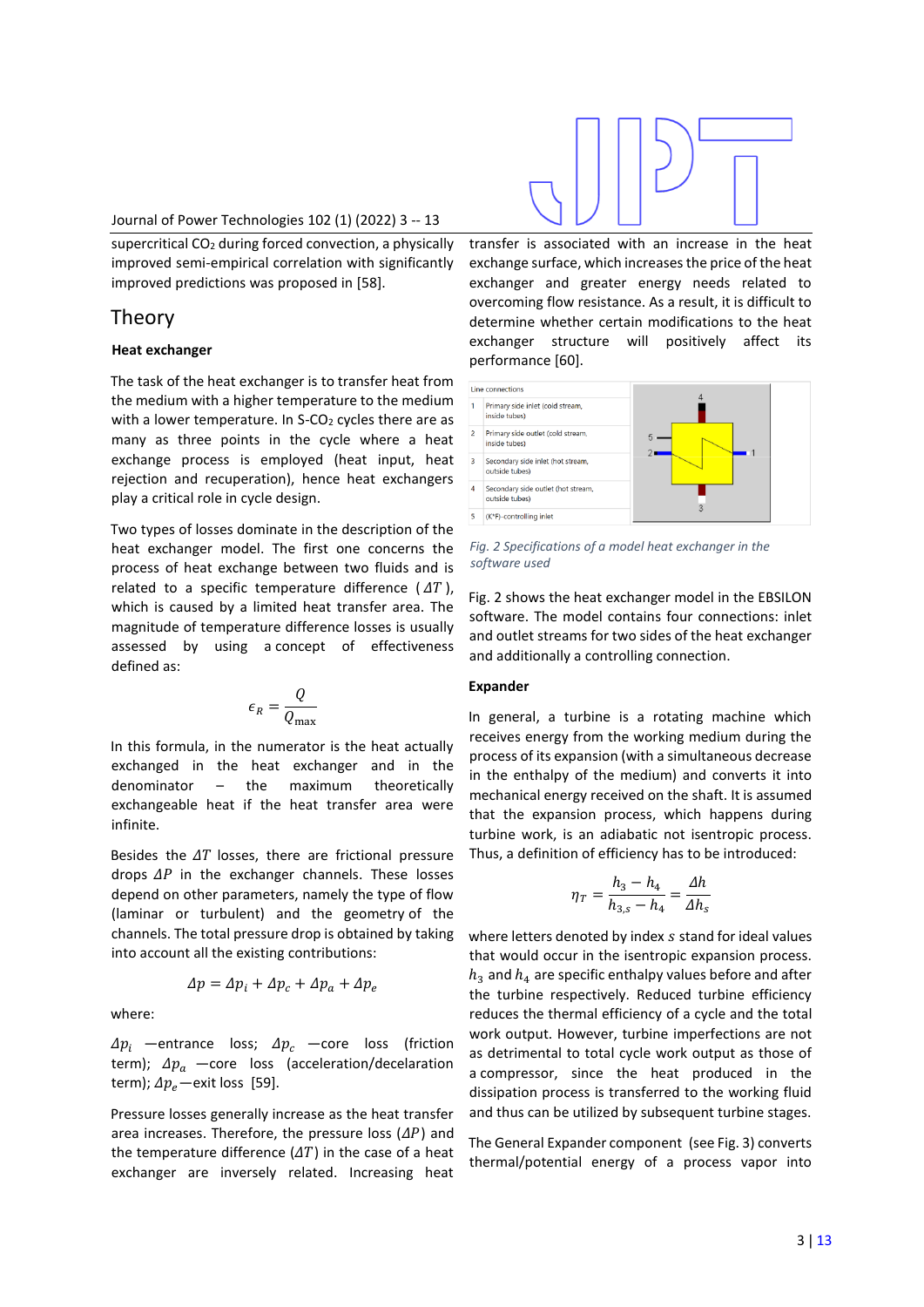

#### Journal of Power Technologies 102 (1) (2022) 4 -- 13

mechanical energy on a shaft. It can be applied to water (incompressible flow, hydraulic turbine), steam or any gases as defined by stream type: gas, flue gas, universal fluid, and 2-phase vapor/liquid (compressible flow, turbo machinery). As such it is a most versatile component in EBSILON when modeling energy conversion by means of expansion of a process stream. The General Expander represents a single expansion stage, a stage group or a complete expansion section of the modeled equipment.



<span id="page-3-0"></span>*Fig. 3 A view of the model topological icon of expander in the used software*

The expander model is shown in [Fig. 3;](#page-3-0) the model has inlet and outlet streams as well as extractions. Two energy streams can be connected to the model.

#### **Compressor**

A compressor is a device that, using mechanical energy, can efficiently raise the pressure in a compressible medium (as opposed to a pump that increases pressure in an incompressible medium). Since liquids are not compressible or poorly compressible, there is no substantial change of liquid volume during pump work.

Under ideal conditions, the transformation taking place in the compressor is isentropic. In the actual process, there is an increase in entropy. This deviation from ideal performance can be measured using isentropic efficiency, which can be described as follows:

$$
\eta_{C(P)} = \frac{h_{1,s} - h_0}{h_1 - h_0} = \frac{h_s}{h}
$$

Isentropic efficiency depends on both internal and external factors. Airfoil design exerts a critical influence on compressor performance, but fluid medium composition and inlet conditions may also affect compressor efficiency.

Most of the rotary machines operating in the Brayton cycle use working agents whose properties are close to the ideal gas.  $S-CO<sub>2</sub>$  cycle compressors operate near critical point, thus a real gas model has to be used.

The model compressor was implemented in Ebsilon Professional by using the "compressor" component . In general, this component is used to simulate an increase in pressure of the medium.



<span id="page-3-1"></span>*Fig. 4 Compressor component*

As shown i[n Fig. 4,](#page-3-1) the model of a compressor requires two material streams (inlet and outlet) and one energy stream (shaft power). In  $S-CO<sub>2</sub>$  cycles we do not assume any cooling system for the compressor (intersection cooling), thus the model seems appropriate for the given task.

| <b>FMODE</b>     | GLOBAL: 0                                | $\checkmark$ |
|------------------|------------------------------------------|--------------|
| <b>FSPECH</b>    | Efficiency charline used : 0             | $\checkmark$ |
| <b>FVALETAI</b>  | ETAIN used without validation : $0 \sim$ |              |
| <b>ETAIN</b>     | 0.85<br>٠                                | $\checkmark$ |
| IPS              |                                          |              |
| <b>FADAPT</b>    | Not used and not evaluated : 0           | $\checkmark$ |
| <b>EADAPT</b>    |                                          |              |
| <b>ETAMN</b>     | 0.99                                     | $\checkmark$ |
| <b>QLOSSM</b>    | 0<br>kW                                  | $\checkmark$ |
| <b>FCHR</b>      |                                          |              |
| M <sub>1</sub> N | 0.3<br>kg/s                              | $\checkmark$ |
|                  |                                          |              |

<span id="page-3-2"></span>*Fig. 5 List of required parameters for Ebsilon*

The selected component requires the connection of three streams: inlet gas, outlet gas and shaft (power) and requires definitions of isentropic and mechanical efficiency. The list of required input parameters is displayed in [Fig. 5.](#page-3-2)

# Validation of the used models

#### **CO<sup>2</sup> compressor**

The model  $CO<sub>2</sub>$  compressor is validated with experimental data provided by Sandia National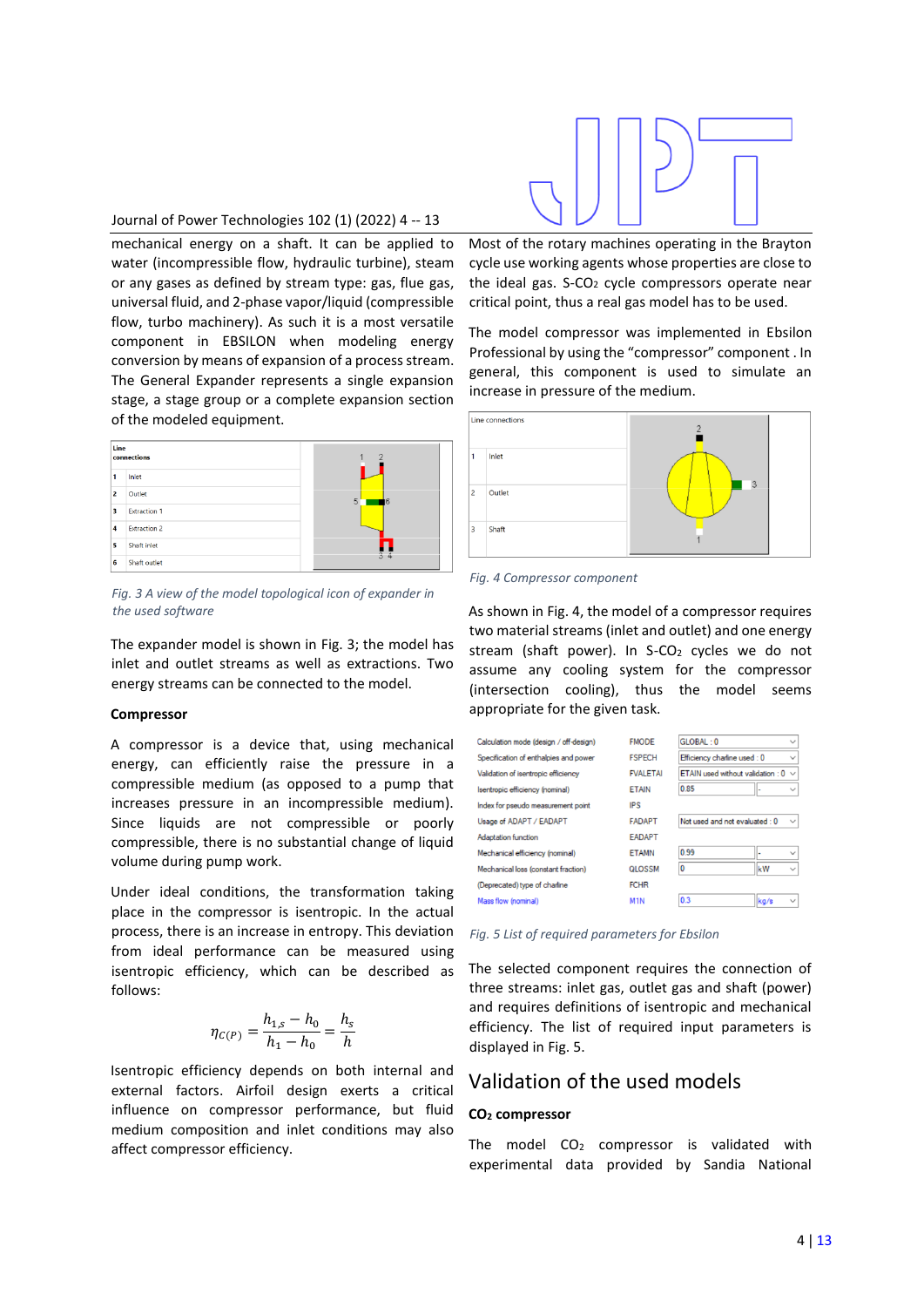#### Journal of Power Technologies 102 (1) (2022) 5 -- 13

Laboratories [48]. The compressor wheel is shown in [Fig. 6.](#page-4-0)



*Fig. 6 CO<sup>2</sup> compressor at Sandia National Laboratories [48]*

<span id="page-4-0"></span>[Fig. 7](#page-4-1) shows the image from the data acquisition and control system. It illustrates the T-S diagram of S-CO<sub>2</sub> where the working medium parameters at specific locations are plotted for the experiment during which the shaft rotational speed was changed from 10,000 rpm to 65,000 rpm. Green points indicates the outlet parameters and red indicates the compressor inlet parameters on the T-S diagram.



<span id="page-4-1"></span>*Fig. 7 Screenshot obtained from the control system of the Sandia S-CO<sup>2</sup> test bench for the compressor. Here we can see the operating parameters of the working medium at the inlet (red) and at the outlet of the compressor (green) on the T-S diagram [47]*

Based on the experimental data from Sandia National Laboratories, the performance map of the compressor was created – [Fig. 7.](#page-4-1) The efficiency was obtained using the measured power of the motor controller minus the losses of windage and the power losses of the pump vane. The latter were estimated as 17% of the windage



losses. In addition, the authors of [47] proposed a model of the examined compressor and its performance compared with experimental data, which are displayed in the performance map i[n Fig. 8.](#page-4-2)



<span id="page-4-2"></span>*Fig. 8 Comparison of the actual and calculated by the model efficiency of the main compressor in the Sandia National Laboratories S-CO<sup>2</sup> test bench. The diagram shows the compressor efficiency vs corrected mass flow rate [47]*

Data used for validation are taken from the High Speed Spin Test (75000,00 rpm). Compressor performance during this test is displayed in [Table 1.](#page-4-3) The simulation results of the compressor, which was tested at Sandia National Laboratories, are shown in [Fig. 9.](#page-5-1)

<span id="page-4-3"></span>*Table 1 Comparison of experimental data and simulation results*

|                                      | Test data [63] | Validation |
|--------------------------------------|----------------|------------|
| the<br>at<br>Pressure<br>inlet, bar  | 76.90          | 76.90      |
| Temperature at the<br>inlet, K       | 305.3          | 305.3      |
| the<br>at<br>Pressure<br>outlet, bar | 139.84         | 139.84     |
| Temperature at the<br>outlet, K      | 324.66         | 324.151    |
| Mass flow, kg/s                      | 3.53           | 3.53       |
| RPM, rev/min                         | 75000          |            |
| Efficiency, %                        | 75.2           | 75.2       |
|                                      |                |            |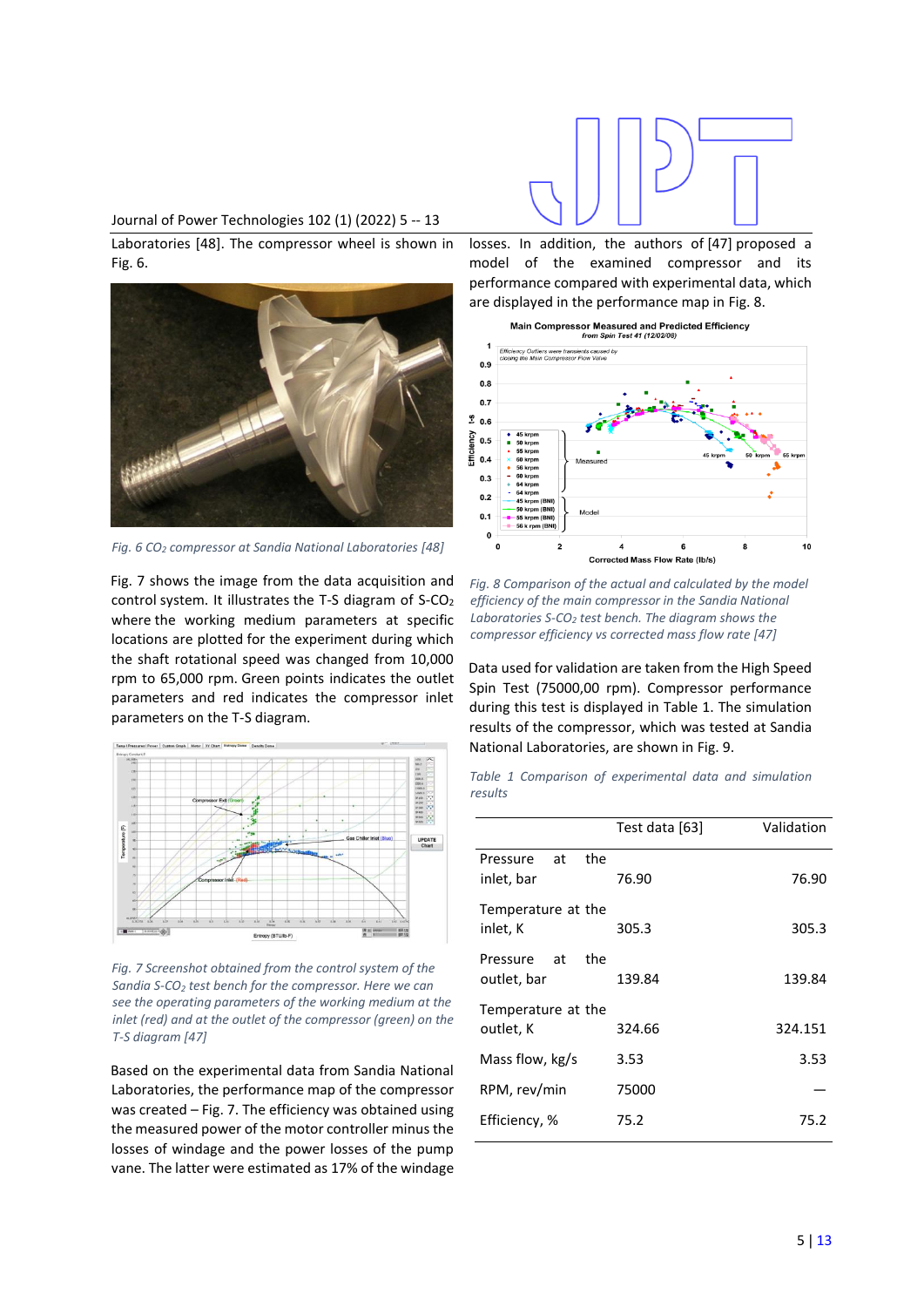Journal of Power Technologies 102 (1) (2022) 6 -- 13



<span id="page-5-1"></span>*Fig. 9 Simulation results of compressor*

#### **CO<sup>2</sup> expander**

The model of  $CO<sub>2</sub>$  expander is verified with the main compressor turbine, which is installed in test loop at Sandia National Laboratories [48]. The examined turbine operates in a split-flow recompression Brayton cycle – denoted as Turb-1 in [Fig. 10.](#page-5-2)



<span id="page-5-2"></span>*Fig. 10 Scheme of split-flow recompression Brayton cycle* [61]

The design of the radial turbine wheel (se[e Fig. 11\)](#page-5-0) was developed by BNI. It is made of Inconel 718 because of its resistance to stress and high temperatures. The turbine performance map is shown in [Fig. 12,](#page-5-3) where the nominal working conditions are marked with a red diamond.





*Fig. 11 Wheel of main compressor turbine*

<span id="page-5-0"></span>

<span id="page-5-3"></span>*Fig. 12 Performance map of main compressor turbine [65]*

Data used for validation are taken from the main compressor CO<sup>2</sup> turbine, which was tested at Sandia National Laboratories. State points measured at steady operation and calculated values are displayed in [Table](#page-5-4)  [2.](#page-5-4) The simulation results of the main compressor turbine, which was tested at Sandia National Laboratories, are shown i[n Fig. 12.](#page-5-3)

<span id="page-5-4"></span>*Table 2 Comparison of experimental data and simulation results*

|                            | Test<br>data $[61]$ | Validation |
|----------------------------|---------------------|------------|
| Pressure at the inlet, kPa | 9893.7              | 9893.7     |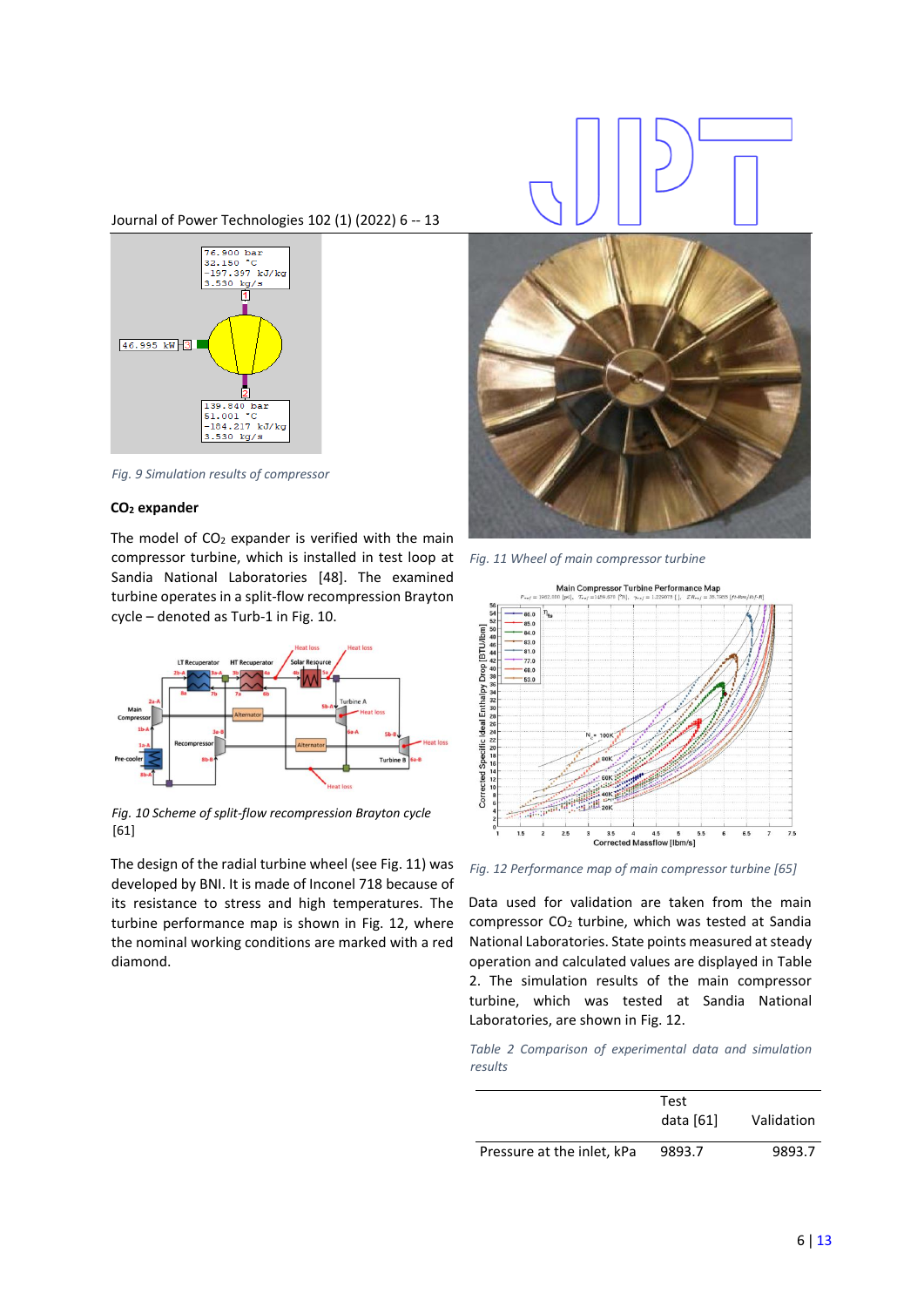### Journal of Power Technologies 102 (1) (2022) 7 -- 13

| Inlet temperature, °C            | 390    | 390    |
|----------------------------------|--------|--------|
| Outlet pressure, bar             | 7938.4 | 7938.4 |
| Temperature at the outlet,<br>°C | 368.9  | 367.3  |
| Mass flow, kg/s                  | 1.741  | 1.741  |
| Efficiency, %                    | 86     | 86     |
|                                  |        |        |



*Fig. 13 Simulation results of CO<sup>2</sup> expander*

#### **Heat Exchanger**

The mathematical model of the heat exchanger is verified with experimental data published by [61], where it is was installed in a split-flow Brayton test loop at Sandia National Laboratories [62]. The layout of the system is presented in [Fig. 10.](#page-5-2) The high temperature regenerative heat exchanger is denoted as HT-recuperator. The examined device is a High-Temperature PCHE (printed circuit heat exchanger) recuperator manufactured by Heatric. A photo of this device is shown i[n Fig. 14.](#page-6-0)



*Fig. 14 S-CO<sup>2</sup> high temperature PCHE recuperator at Sandia National Laboratories* [63]

<span id="page-6-0"></span>The material used for the construction of the heat exchanger is 316 steel and its design power is 2.3 MW for a flow of 5.7 kg / s and an inlet temperature of 755 K on the hot side and a maximum working pressure of 17.2 MPa [62]. The approximate dimensions of the HT Recuperator are shown i[n Table 3.](#page-6-1)

<span id="page-6-1"></span>*Table 3 Approximate Dimensions of the HT PCHE Recuperator installed in test loop at Sandia National Laboratories*

| Property                | Value                                             |
|-------------------------|---------------------------------------------------|
| <b>HT Recuperator</b>   |                                                   |
| Channel Width           | $1.27$ mm (0.05 in.)                              |
| Channel Depth           | 0.77 mm (0.0303 in.)                              |
| Plate Depth             | 1.69 mm (0.0665 in.)                              |
| Flow Area per Channel   | 0.768 mm <sup>2</sup> (0.00119 in. <sup>2</sup> ) |
| Hydraulic Diameter (Dh) | 1.0607 mm (0.0418 in.)                            |
| Core                    |                                                   |
| Height                  | $0.296$ m (11.65 in.)                             |
| Length                  | $0.996$ m (39.21 in.)                             |
| Width                   | $0.512$ m (20.16 in.)                             |
| Heat Transfer Area      | 43 m <sup>2</sup> (462.80 ft <sup>2</sup> )       |
| Core Mass               | 1410 kg (3108 lbm)                                |

The model presented in this article was verified on the basis of experimental data from [61]. The data were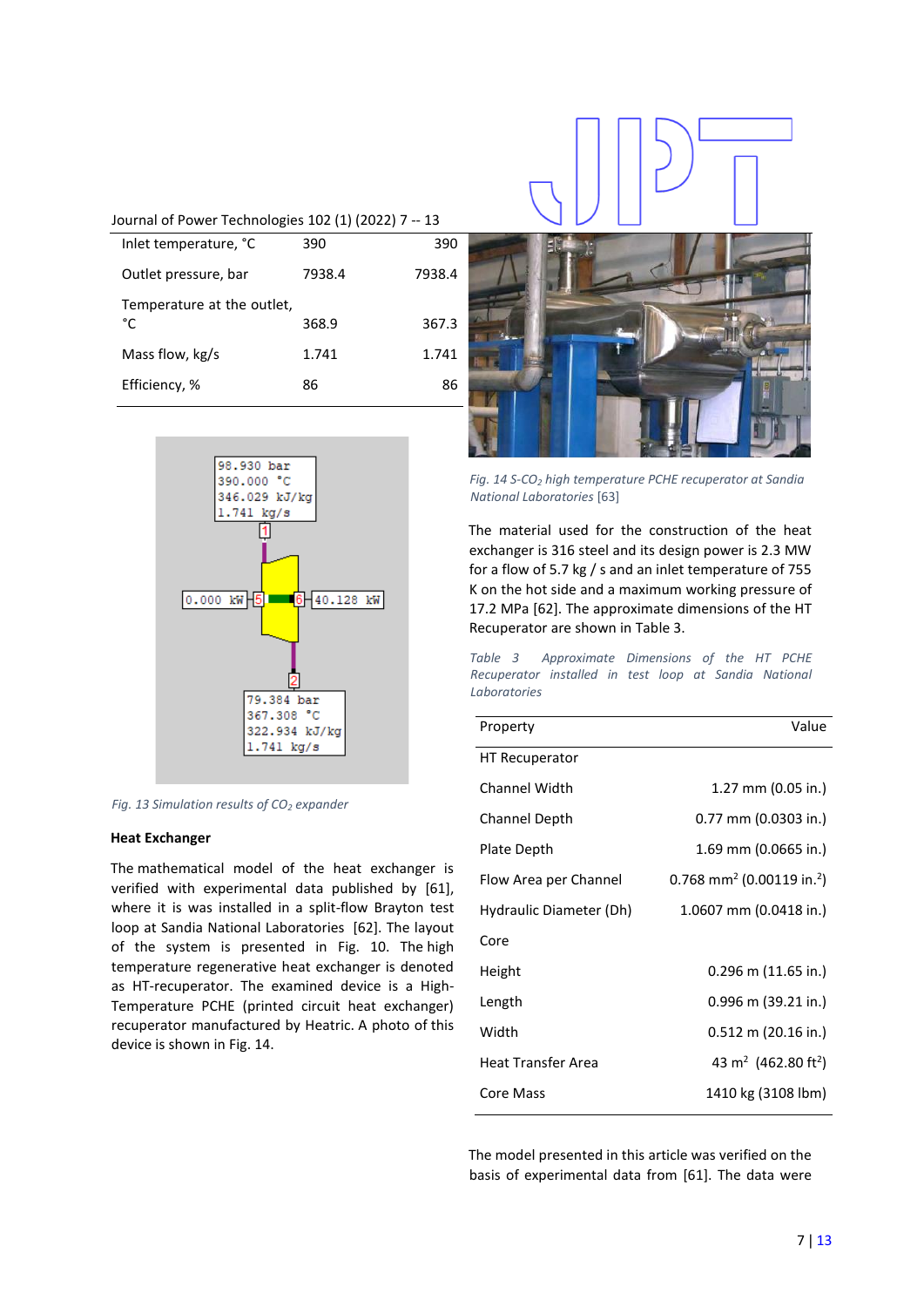#### Journal of Power Technologies 102 (1) (2022) 8 -- 13

collected after 7600s, i.e. at a time of steady power generation [61]. The measurements were taken at the following points denoted i[n Fig. 10,](#page-5-2) i.e.:

- point 3b cold side temperature & pressure measurement,
- point 4a hot side temperature & pressure measurement,
- point 6b hot side temperature & pressure measurement,
- point 7a cold side temperature & pressure measurement,
- points 6a-A & 6a-B mass flow measurement,
- points 2a-A & 3a-B mass flow measurement.

The simulation results of HT Recuperator are displayed in [Fig. 15.](#page-7-0) The comparison of the experimental data with the modeling results is shown in [Table 4.](#page-7-1)

<span id="page-7-1"></span>*Table 4 Comparison of experimental data and results of simulation for Heat Exchanger*

|                                           | data<br>Test<br>[61] | Validation |
|-------------------------------------------|----------------------|------------|
| Hot side temperature (4a), °C             | 331.7                | 331.7      |
| Cold side temperature (3b), °C 58.7       |                      | 58.7       |
| Hot side temperature (6b), °C             | 366.3                | 366.3      |
| Cold side temperature (7a), °C 67.0       |                      | 69.902     |
| Pressure drop across flow 3b -<br>4a, kPa | 100                  | 100        |
| Pressure drop across flow 6b -            |                      |            |
| 7a, kPa                                   | 138.7                | 138.7      |
| Mass flow in line $3b - 4a$ , kg/s        | 3.483                | 3.483      |
| Mass flow in line 6b - 7a, kg/s           | 3.428                | 3.428      |



<span id="page-7-0"></span>*Fig. 15 Simulation results of Heat Exchanger—model implemented in Ebsilon professional simulation software*

# Discussion and conclusions

We built and validated three elements: expander, compressor, and heat exchanger dedicated to modeling S-CO<sup>2</sup> cycles. The models were validated based on available experimental data.

<span id="page-7-2"></span>*Table 5 Comparison of the models created*

|                    | CO <sub>2</sub>               | CO <sub>2</sub> | Heat  |
|--------------------|-------------------------------|-----------------|-------|
| Property           | compressor expander exchanger |                 |       |
| Power/Heat         |                               |                 |       |
| range, kW          | 45                            | 40              | 1,5   |
| Temperature        |                               |                 |       |
| range, °C          | $32-.51$                      | 370.390         | 60370 |
| Pressure<br>range, |                               |                 |       |
| bar                | 77.140                        | 80.100          |       |
| Pressure ratio     | $\mathcal{P}$                 | 1.25            |       |
| Efficiency/        |                               |                 |       |
| effectiveness, %   | 75                            | 86              | 95    |
| Modeling error, %  | - 3                           | 7               | 1     |
|                    |                               |                 |       |

The models were simulated in various power, temperature and pressure ranges (see [Table 5\)](#page-7-2). The power ranges of the turbomachinery are not very well fitted to the heat exchanger size. The heat flow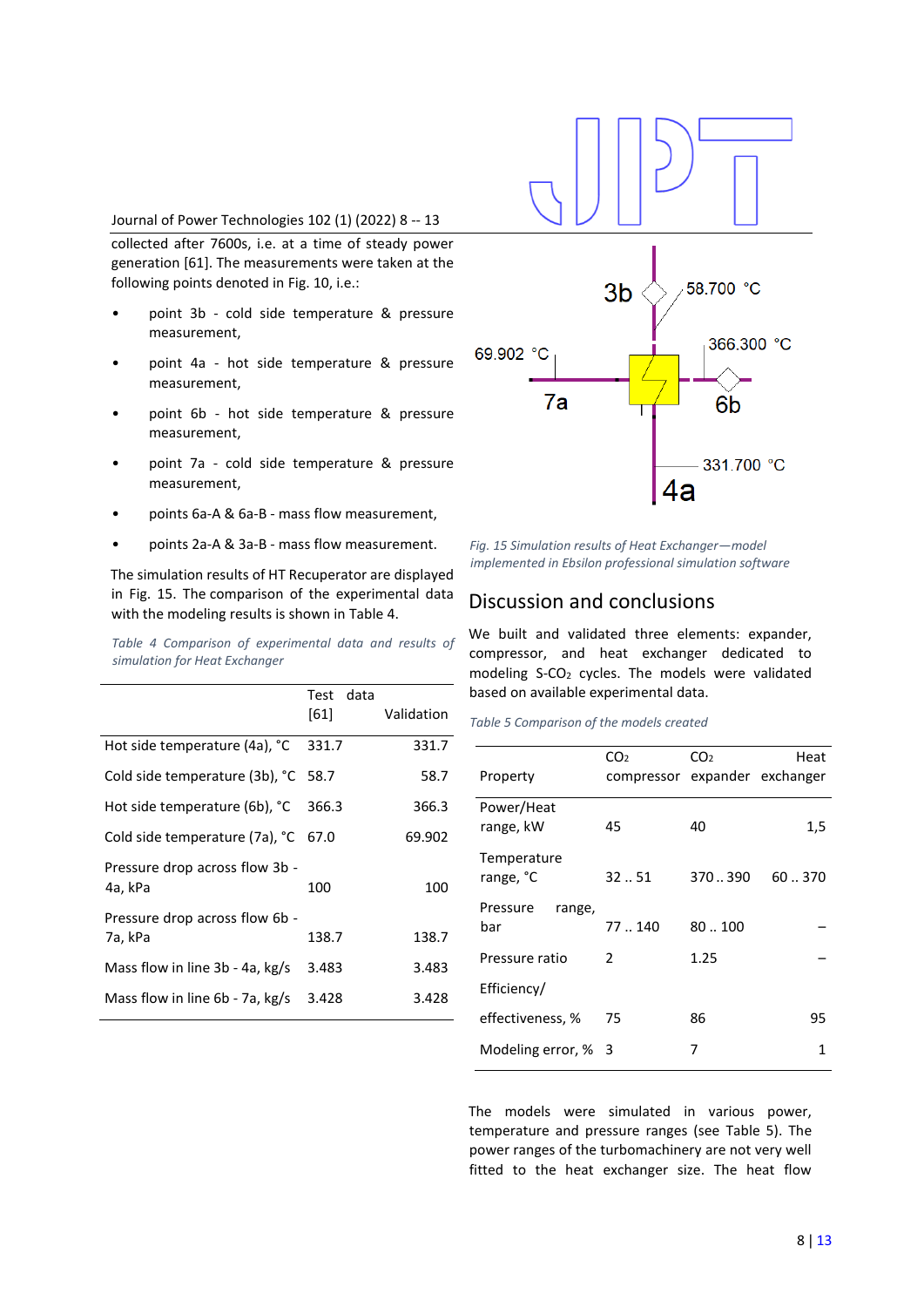#### Journal of Power Technologies 102 (1) (2022) 9 -- 13

transferred in the heat exchanger is 33.3 to 37.5 times greater than in the turbomachinery. Modeling of heat exchangers does not require specific characteristics, thus the model can be readily used for lower heat ranges, whereas for the turbomachinery we used specific characteristics of real devices. The temperature range of work of the heat exchanger lies within the range of the turbomachinery, leaving a difference of around 20-30<sup>∘</sup>C for the heat transfer process to happen. The compressor works at between 77 and 140 bar, giving a compression ratio close to 2, while expanding pressure changes from 100 to 80 bar, resulting in a pressure ratio of 1.25. The efficiencies of the presented compressor, expander and heat exchanger are 75%, 86% and 95% respectively. The created models deliver results with error below 10%, which seems reasonable.

The paper presents the models of basic elements of S-CO<sup>2</sup> cycles. We built the following models: heat exchanger,  $CO<sub>2</sub>$  compressor and  $CO<sub>2</sub>$  expander. The



models were validated based on real characteristics taken from literature references. The characteristics were entered into Ebsilon software. There are small deviations between the calculated values and those provided by experiments.

Due to the relatively small sizes of the turbomachinery used in S-CO<sub>2</sub> cycles, it is not possible to use the Flugel-Stodola equation [64] for modeling turbine flow parameters; instead, real characteristics must be used.

Since all the models were created in the same numerical environment, they can be used for building various, mutually-coherent systems which can be used for analysis of the system layout

# Acknowledgments

The work is financed by the National Science Center, Poland, 2015/19/D/ST8/02780

# References

- [1] Siddiqui O, Dincer I. Analysis and performance assessment of a new solar-based multigeneration system integrated with ammonia fuel cell and solid oxide fuel cell-gas turbine combined cycle. J Power Sources 2017;370:138–54. https://doi.org/10.1016/j.jpowsour.2017.10.008.
- [2] Bonaventura D, Chacartegui R, Valverde JM, Becerra JA, Ortiz C, Lizana J. Dry carbonate process for {CO} 2 capture and storage: Integration with solar thermal power. Renew & amp; Sustain ENERGY Rev 2018;82:1796–812. https://doi.org/10.1016/j.rser.2017.06.061.
- [3] Krawczyk P, Szabłowski Ł, Karellas S, Kakaras E, Badyda K. Comparative thermodynamic analysis of compressed air and liquid air energy storage systems. Energy 2018;142:46–54. https://doi.org/10.1016/j.energy.2017.07.078.
- [4] Szablowski L, Krawczyk P, Badyda K, Karellas S, Kakaras E, Bujalski W. Energy and exergy analysis of adiabatic compressed air energy storage system. Energy 2017;138:12–8. https://doi.org/10.1016/j.energy.2017.07.055.
- [5] MichałLeśko, Bujalski W. Modeling of District Heating Networks for the Purpose of Operational Optimization with Thermal Energy Storage. Arch Thermodyn 2017;38:139–63. https://doi.org/10.1515/aoter-2017-0029.
- [6] Kotowicz J, Bartela L, Dubiel-Jurgas K. Analysis of energy storage system with distributed hydrogen production and gas turbine. Arch Thermodyn 2017;38:65–87. https://doi.org/10.1515/aoter-2017-0025.
- [7] Clúa JGG, Mantz RJ, Battista H De. Optimal sizing of a grid-assisted wind-hydrogen system. Energy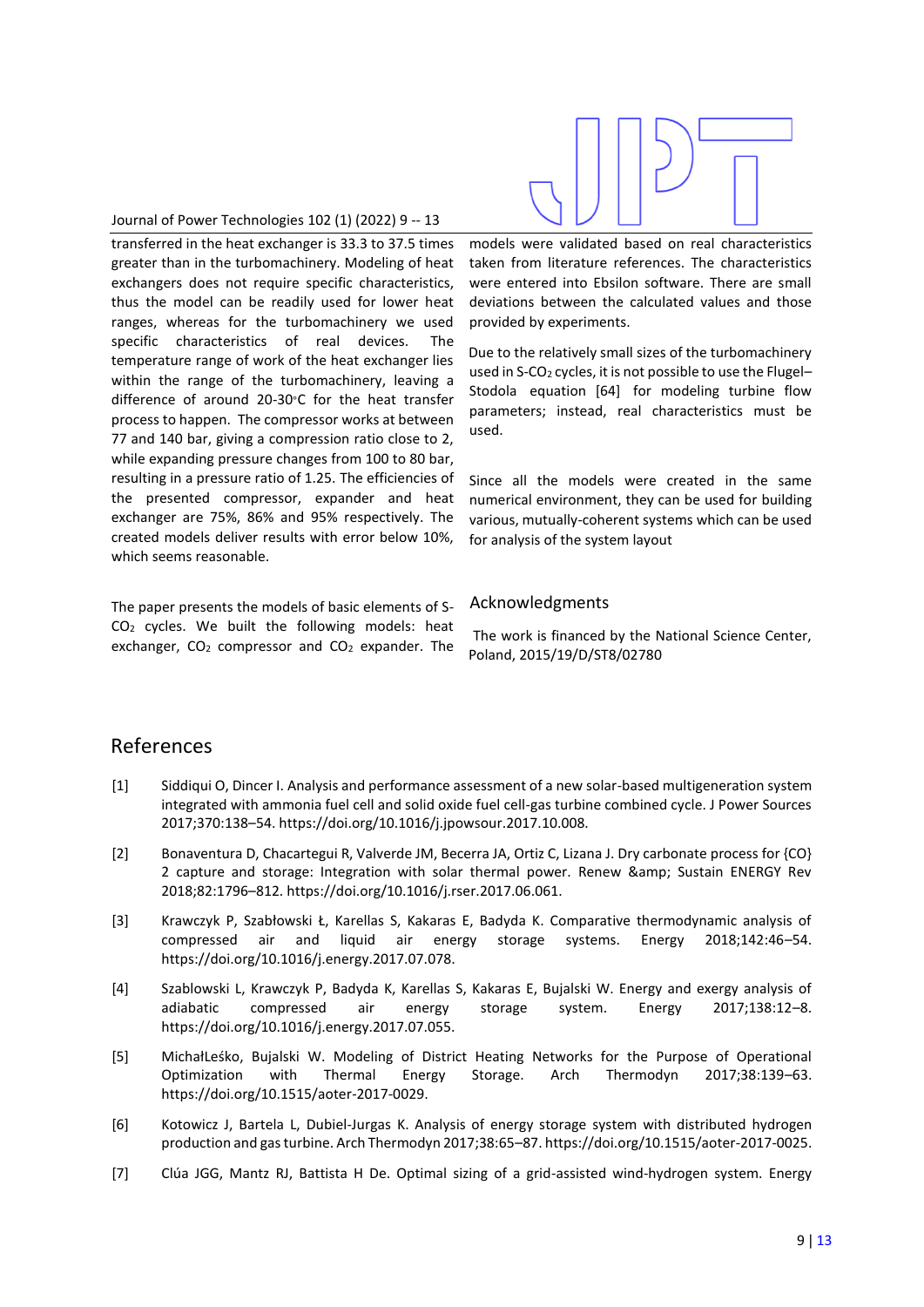Journal of Power Technologies 102 (1) (2022) 10 -- 13

Convers Manag 2018;166:402–8. https://doi.org/10.1016/j.enconman.2018.04.047.

- [8] Nadar A, Banerjee AM, Pai MR, Pai R V, Meena SS, Tewari R, et al. Catalytic properties of dispersed iron oxides Fe2O3/MO2 (M = Zr, Ce, Ti and Si) for sulfuric acid decomposition reaction: Role of support. Int J Hydrogen Energy 2018;43:37–52. https://doi.org/10.1016/j.ijhydene.2017.10.163.
- [9] Senseni AZ, Meshkani F, Fattahi SMS, Rezaei M. A theoretical and experimental study of glycerol steam reforming over Rh/MgAl2O4 catalysts. ENERGY Convers Manag 2017;154:127–37. https://doi.org/10.1016/j.enconman.2017.10.033.
- [10] Fukuzumi S, Lee Y-M, Nam W. Fuel Production from Seawater and Fuel Cells Using Seawater. ChemSusChem 2017;10:4264–76. https://doi.org/10.1002/cssc.201701381.
- [11] Chen Y, Mojica F, Li G, Chuang P-YA. Experimental study and analytical modeling of an alkaline water electrolysis cell. Int J ENERGY Res 2017;41:2365–73. https://doi.org/10.1002/er.3806.
- [12] Zhang C, Liu Q, Wu Q, Zheng Y, Zhou J, Tu Z, et al. Modelling of solid oxide electrolyser cell using extreme learning machine. Electrochim Acta 2017;251:137–44. https://doi.org/10.1016/j.electacta.2017.08.113.
- [13] Olivier P, Bourasseau C, Bouamama PB. Low-temperature electrolysis system modelling: A review. Renew Sustain ENERGY Rev 2017;78:280–300. https://doi.org/10.1016/j.rser.2017.03.099.
- [14] Mostowy M, Szablowski L. Comparison of the Brayton-Brayton Cycle with the Brayton-Diesel Cycle. J POWER Technol 2018;98:97–105.
- [15] Zhuang Q, Geddis P, Runstedtler A, Bruce C, Clements B, Bruce C. An integrated natural gas power cycle using hydrogen and carbon fuel cells. FUEL 2017;209:76–84. https://doi.org/10.1016/j.fuel.2017.07.080.
- [16] Carlucci AP, de Monte V, de Risi A, Strafella L. Benefits of Enabling Technologies for the ICE and Sharing Strategies in a CHP System for Residential Applications. J ENERGY Eng 2017;143. https://doi.org/10.1061/(ASCE)EY.1943-7897.0000434.
- [17] Kupecki J, Motylinski K. Analysis of operation of a micro-cogenerator with two solid oxide fuel cells stacks for maintaining neutral water balance. Energy 2018;152:888–95. https://doi.org/10.1016/j.energy.2018.04.015.
- [18] Prokop TA, Berent K, Iwai H, Szmyd JS, Brus G. A three-dimensional heterogeneity analysis of electrochemical energy conversion in {SOFC} anodes using electron nanotomography and mathematical modeling. Int J Hydrogen Energy 2018;43:10016–30. https://doi.org/10.1016/j.ijhydene.2018.04.023.
- [19] Pianko-Oprych P, Hosseini SM. Dynamic Analysis of Load Operations of Two-Stage {SOFC} Stacks Power Generation System. ENERGIES 2017;10:2103. https://doi.org/10.3390/en10122103.
- [20] Kupecki J, Motylinski K, Skrzypkiewicz M, Wierzbicki M, Naumovich Y. Preliminary electrochemical characterization of anode supported solid oxide cell (AS-SOC) produced in the Institute of Power Engineering operated in electrolysis mode (SOEC). Arch Thermodyn 2017;38:53–63. https://doi.org/10.1515/aoter-2017-0024.
- [21] Zheng Y, Luo Y, Shi Y, Cai N. Dynamic Processes of Mode Switching in Reversible Solid Oxide Fuel Cells. J ENERGY Eng 2017;143. https://doi.org/10.1061/(ASCE)EY.1943-7897.0000482.
- [22] Barelli L, Bidini G, Cinti G, Ottaviano A. Study of SOFC-SOE transition on a RSOFC stack. Int J Hydrogen Energy 2017;42:26037–47. https://doi.org/10.1016/j.ijhydene.2017.08.159.
- [23] Genc O, Toros S, Timurkutluk B. Geometric optimization of an ejector for a 4~{kW} {SOFC} system with anode off-gas recycle. Int J Hydrogen Energy 2018;43:9413–22. https://doi.org/10.1016/j.ijhydene.2018.03.213.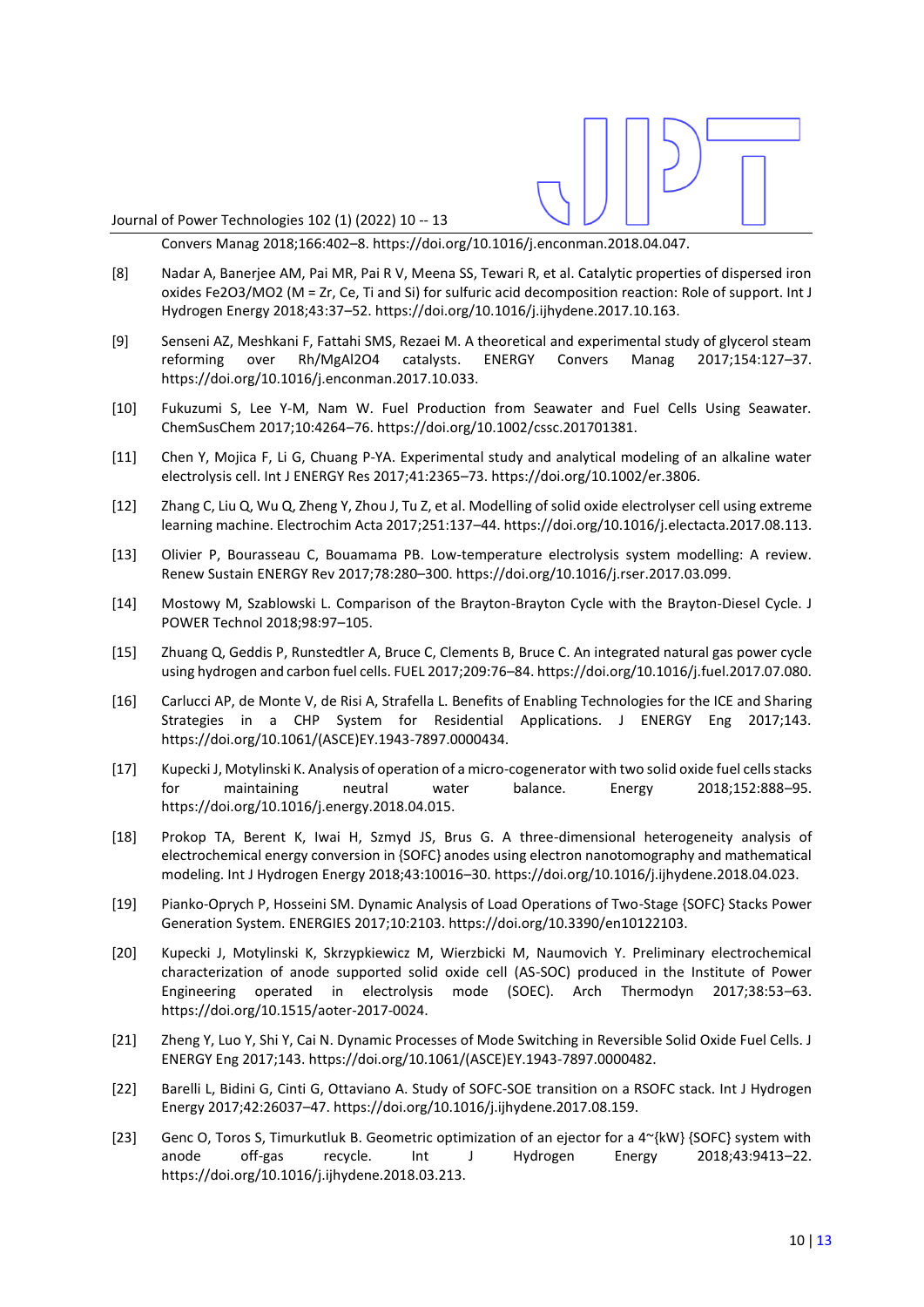Journal of Power Technologies 102 (1) (2022) 11 -- 13

- [24] Azizi MA, Brouwer J. Progress in solid oxide fuel cell-gas turbine hybrid power systems: System design and analysis, transient operation, controls and optimization. Appl Energy 2018;215:237–89. https://doi.org/10.1016/j.apenergy.2018.01.098.
- [25] Lorenzo G De, Fragiacomo P. Electrical and thermal analysis of an intermediate temperature {IIR}-{SOFC} system fed by biogas. Energy Sci {&} Eng 2018;6:60–72. https://doi.org/10.1002/ese3.187.
- [26] Ferrel-Alvarez AC, Dominguez-Crespo MA, Cong H, Torres-Huerta AM, Brachetti-Sibaja SB, la Cruz W. Synthesis and surface characterization of the La0.7-xPrxCa0.3MnO3 (LPCM) perovskite by a nonconventional microwave irradiation method. J Alloys Compd 2018;735:1750–8. https://doi.org/10.1016/j.jallcom.2017.11.306.
- [27] Abdalla AM, Hossain S, Azad AT, Petra PMI, Begum F, Eriksson SG, et al. Nanomaterials for solid oxide fuel cells: A review. Renew Sustain ENERGY Rev 2018;82:353–68. https://doi.org/10.1016/j.rser.2017.09.046.
- [28] Peksen M. Safe heating-up of a full scale {SOFC} system using 3D multiphysics modelling optimisation. Int J Hydrogen Energy 2018;43:354–62. https://doi.org/10.1016/j.ijhydene.2017.11.026.
- [29] Badur J, Lemanski M, Kowalczyk T, Pawel Z, Kornet S. VERIFICATION OF ZERO-DIMENSIONAL MODEL OF SOFC WITH INTERNAL FUEL REFORMING FOR COMPLEX HYBRID ENERGY CYCLES. Chem Process Eng Chem I Proces 2018;39:113–28. https://doi.org/10.24425/119103.
- [30] Dillig M, Plankenbuehler T, Karl J. Thermal effects of planar high temperature heat pipes in solid oxide cell stacks operated with internal methane reforming. J Power Sources 2018;373:139–49. https://doi.org/10.1016/j.jpowsour.2017.11.007.
- [31] Dzierzgowski K, Wachowski S, Gojtowska W, Lewandowska I, Jasinski P, Gazda M, et al. Praseodymium substituted lanthanum orthoniobate: Electrical and structural properties. Ceram Int 2018;44:8210–5. https://doi.org/10.1016/j.ceramint.2018.01.270.
- [32] Danilov NA, Tarutin AP, Lyagaeva JG, Pikalova EY, Murashkina AA, Medvedev DA, et al. Affinity of {YBaCo} 4 O 7+\$\updelta\$ -based layered cobaltites with protonic conductors of cerate-zirconate family. Ceram Int 2017;43:15418–23. https://doi.org/10.1016/j.ceramint.2017.08.083.
- [33] Lyagaeva J, Vdovin G, Hakimova L, Medvedev D, Demin A, Tsiakaras P. BaCe0.5Zr0.3Y0.2-xYbxO3-delta proton-conducting electrolytes for intermediate-temperature solid oxide fuel cells. Electrochim Acta 2017;251:554–61. https://doi.org/10.1016/j.electacta.2017.08.149.
- [34] Davoodi AH, Pishvaie MR. Plant-Wide Control of an Integrated Molten Carbonate Fuel Cell Plant. J Electrochem Energy Convers Storage 2018;15:21005. https://doi.org/10.1115/1.4039043.
- [35] Chakravorty J, Sharma G, Bhatia V. Analysis of a DVR with Molten Carbonate Fuel Cell and Fuzzy Logic Control. Eng Technol Appl Sci Res 2018;8:2673–9.
- [36] Jienkulsawad P, Saebea D, Patcharavorachot Y, Kheawhom S, Arpornwichanop A. Analysis of a solid oxide fuel cell and a molten carbonate fuel cell integrated system with different configurations. Int J Hydrogen Energy 2018;43:932–42. https://doi.org/10.1016/j.ijhydene.2017.10.168.
- [37] Wu M, Zhang H, Liao T. Performance assessment of an integrated molten carbonate fuel cellthermoelectric devices hybrid system for combined power and cooling purposes. Int J Hydrogen Energy 2017;42:30156–65. https://doi.org/10.1016/j.ijhydene.2017.10.114.
- [38] Accardo G, Frattini D, Yoon SP, Ham HC, Nam SW. Performance and properties of anodes reinforced with metal oxide nanoparticles for molten carbonate fuel cells. J Power Sources 2017;370:52–60. https://doi.org/10.1016/j.jpowsour.2017.10.015.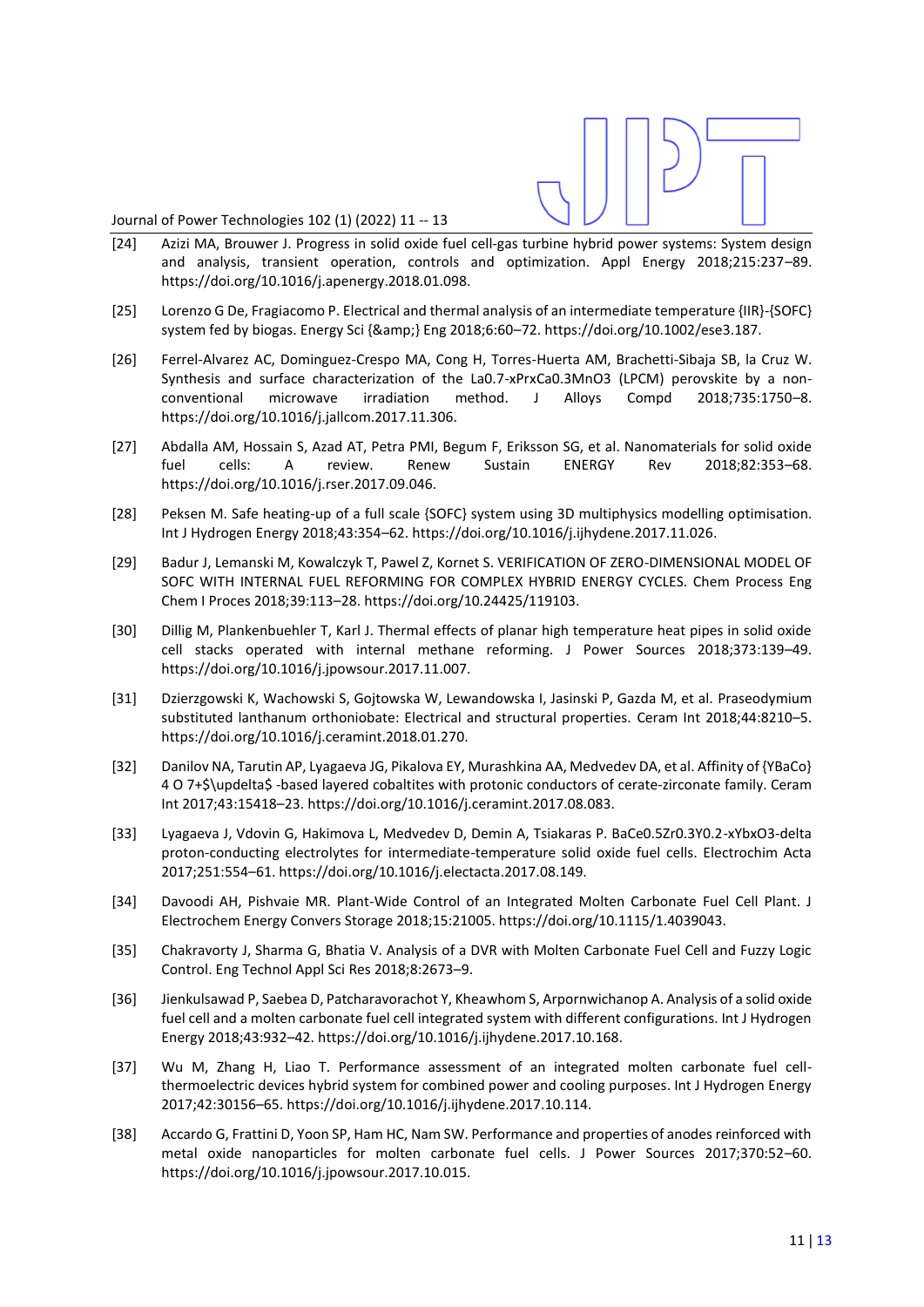Journal of Power Technologies 102 (1) (2022) 12 -- 13

- [39] Cheon Y, Lee D, Lee I-B, Sung SW. A new {PID} auto-tuning strategy with operational optimization for {MCFC} systems. 2013 9th Asian Control Conf., IEEE; 2013. https://doi.org/10.1109/ascc.2013.6606304.
- [40] Samanta S, Ghosh S. Techno-economic assessment of a repowering scheme for a coal fired power plant through upstream integration of SOFC and downstream integration of MCFC. Int J Greenh GAS Control 2017;64:234–45. https://doi.org/10.1016/j.ijggc.2017.07.020.
- [41] Czelej K, Cwieka K, Colmenares JC, Kurzydlowski KJ. Atomistic insight into the electrode reaction mechanism of the cathode in molten carbonate fuel cells. J Mater Chem A 2017;5:13763–8. https://doi.org/10.1039/c7ta02011b.
- [42] Bae SJ, Ahn Y, Lee J, Lee JI. Various supercritical carbon dioxide cycle layouts study for molten carbonate fuel cell application. J Power Sources 2014;270:608–18. https://doi.org/10.1016/j.jpowsour.2014.07.121.
- [43] Feher EG. The supercritical thermodynamic power cycle. Energy Convers 1968;8:85–90. https://doi.org/http://dx.doi.org/10.1016/0013-7480(68)90105-8.
- [44] Dostal V, Driscoll MJ, Hejzar P. A Supercritical Carbon Dioxide Cycle for Next Generation Nuclear Reactors. Adv Nucl Power Technol Progr 2004.
- [45] Driscoll MJ. Supercritical CO2 Plant Cost Assessment 2004.
- [46] Dostal V, Driscoll MJ, Hejzlar P. A supercritical carbon dioxide cycle for next generation nuclear reactors. Massachusetts Institute of Technology, Department of Nuclear Engineering, 2004.
- [47] Pickard SAWRFRMEVGERPS. Operation and Analysis of a Supercritical CO2 Brayton Cycle. SANDIA Rep 2010.
- [48] Pecnik Rene; Colonna P. Accurate CFD Analysis of a Radial Compressor Operating with Supercritical CO2. Supercrit. CO2 Power Cycle Symp., 2011.
- [49] Schmitt J, Amos D, Custer C, Willis R, Kapat J. Study of A Supercritical CO2 Turbine with TIT fo 1350K for Brayton Cycle with 100MW class output: Aerodynamic analysis of Stage 1 Vane. 4th Int Symp - Supercrit CO2 Power Cycles 2014.
- [50] Liu Z, Luo W, Zhao Q, Zhao W, Xu J. Preliminary Design and Model Assessment of a Supercritical {CO}2 Compressor. Appl Sci 2018;8:595. https://doi.org/10.3390/app8040595.
- [51] Zhao Q, Mecheri M, Neveux T, Privat R, Jaubert J-N. Selection of a Proper Equation of State for the Modeling of a Supercritical CO2 Brayton Cycle: Consequences on the Process Design. Ind Eng Chem Res 2017;56:6841–53.
- [52] Nassar A, Moroz L, Burlaka M, Pagur P, Govoruschenko Y. Designing Supercritical CO2 Power Plants using an Integrated System. Power-Gen India Cent Asia 201AD.
- [53] Casey M, Robinson C. A Method to Estimate the Performance Map of a Centrifugal Compressor Stage. J Turbomach 2012;135:21034. https://doi.org/10.1115/1.4006590.
- [54] Kus B, Nekså P. Development of one-dimensional model for initial design and evaluation of oil-free Co2 turbo-compressor. Int J Refrig 2013;36:2079–90. https://doi.org/10.1016/j.ijrefrig.2013.05.009.
- [55] Serrano IP, Cantizano A, Linares JI, Moratilla BY. Modeling and sizing of the heat exchangers of a new supercritical {CO}2 Brayton power cycle for energy conversion for fusion reactors. Fusion Eng Des 2014;89:1905–8. https://doi.org/10.1016/j.fusengdes.2014.04.039.
- [56] Li H, Zhang Y, Zhang L, Yao M, Kruizenga A, Anderson M. {PDF}-based modeling on the turbulent